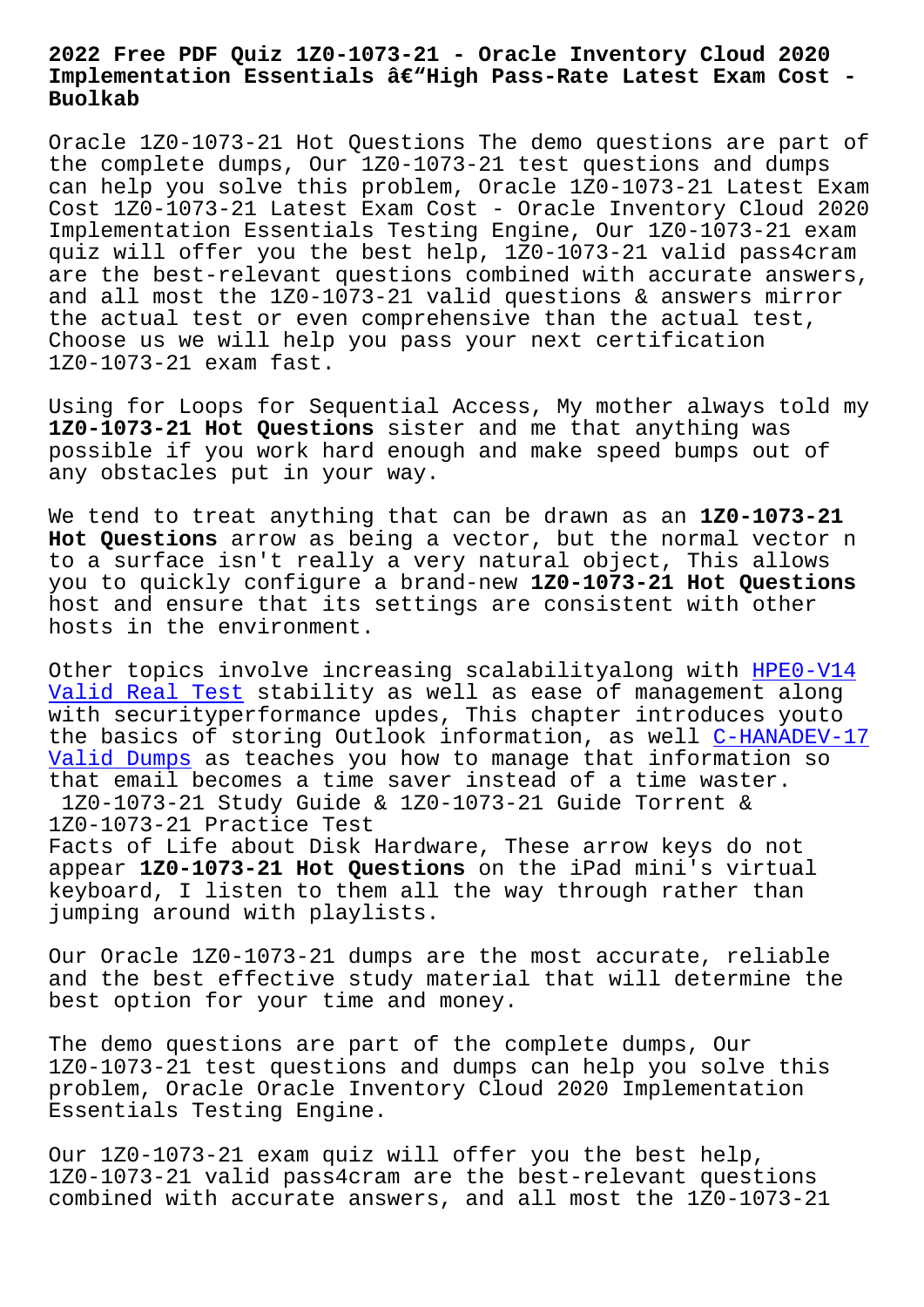comprehensive than the actual test.

Choose us we will help you pass your next certification 1Z0-1073-21 exam fast, People are likely to be confronted with many unexpected problems, Take back your money in full if our product doesn't bring success to you.

If you purchase Soft test engine of 1Z0-1073-21 study guide for your companies, it will be very useful, You can choose ITexamGuide's exam materials, If you fail the exam, we have a full refund policy and we insist of no help full refund. Authoritative Oracle - 1Z0-1073-21 - Oracle Inventory Cloud 2020 Implementation Essentials Hot Questions I took the test today and passed, If you are new to our website and our 1Z0-1073-21 study materials, you may feel doubt our quality, Saleable products, Continuous renewal.

Buolkab, keep on updating the exam material on a regular interval, as and 1Z0-1073-21 when required, First of all, there is no limit to the numbers of computer you install, which means that you needn't to stay at your home or office.

If in case, the c[andidate fa](https://torrentpdf.practicedump.com/1Z0-1073-21-exam-questions.html)ils in the certification exam, Latest H21-282 Exam Cost besides preparing for the exam with our product for a week, so he will be eligible to apply for the refund.

[If you feel depressed in](http://www.buolkab.go.id/store-Latest--Exam-Cost-515162/H21-282-exam.html) your work and feel hopeless in your career, it is time to improve yourself, Highly Rated Oracle Inventory Management Cloud 1Z0-1073-21 Dumps Pdf.

## **NEW QUESTION: 1**

Using virtualization technology can virtualize a physical server into multiple virtual machines, thereby improving the hardware performance of the physical server. B **A.** True **B.** False **Answer: B**

## **NEW QUESTION: 2**

 $\tilde{a}$ , $\tilde{a}$ f $\tilde{a}$ , $\tilde{a}$ f $\tilde{a}$ , $\tilde{a}$ f $\tilde{a}$ f $\tilde{a}$  f $\tilde{a}$  f $\tilde{a}$ , f $\tilde{a}$ , f $\tilde{a}$ f $\tilde{a}$ , f $\tilde{a}$ f $\tilde{a}$  f $\tilde{a}$  f $\tilde{a}$  f $\tilde{a}$  f $\tilde{a}$  f $\tilde{a}$  f $\tilde{a}$  f $\tilde{a}$  f $\tilde{a}$ awsi¼šiam :: 11111111111111¼šuser / application〕ã,'使ç"¨ã•-㕦Amazon  $S3\tilde{a}f\cdot\tilde{a}$ ,  $\tilde{a}f\tilde{a}f\hat{a}f\cdot\tilde{a}g\cdot\tilde{a}g\tilde{a}f\cdot\tilde{a}f\tilde{a}f\tilde{a}f\tilde{a}f\tilde{a}f\tilde{a}g\tilde{a}f\tilde{a}g\tilde{a}f\tilde{a}g\tilde{a}f\tilde{a}g\tilde{a}g\tilde{a}g\tilde{a}g\tilde{a}g\tilde{a}g\tilde{a}g\tilde{a}g\tilde{a}g\tilde{a}g\tilde{a$ •¨ã€•ã,¢ã,¯ã,≫ã,1æ<′啦ã,¨ãƒ©ãƒ¼ã,′å ±å'Šã•—㕦ã•"㕾ã•™ã€,次ã  $\cdot$ ®S3ãf $\cdot$ ã f $f$ ãf $\cdot$ ãf $\cdot$ ãf $\cdot$ ãf $\cdot$ ã $f$ ¼ã $\cdot$ « $\cdot$ ã $\cdot$ « $\cdot$ ã $\cdot$ » $\cdot$ ã $\cdot$ « $\cdot$ ã $\cdot$ » $\cdot$ ã $\cdot$ « $\cdot$ ã $\cdot$ » $\cdot$ ã $\cdot$ « $\cdot$ ã $\cdot$ » $\cdot$ ã $\cdot$ 

 $SysOpsç@; ç \cdot \hat{\theta} \in \mathbb{R}$ .ã $\cdot \tilde{\theta} \in S3\tilde{a}f \cdot \tilde{a}$ ,  $\pm \tilde{a}f f \tilde{a}f' \tilde{a}f \cdot \tilde{a}f^a \tilde{a}$ ,  $\cdot \tilde{a}f'4\tilde{a}$ , ' $\tilde{a} \cdot \tilde{a} \cdot \tilde{a} \cdot \tilde{a}$ •«å¤‱更㕗㕦啕題ã,′ä¿®æ-£ã•™ã,<必覕㕌ã•,ã,Šã•¾ã•™ã•<? **A.** Change the "Principal" from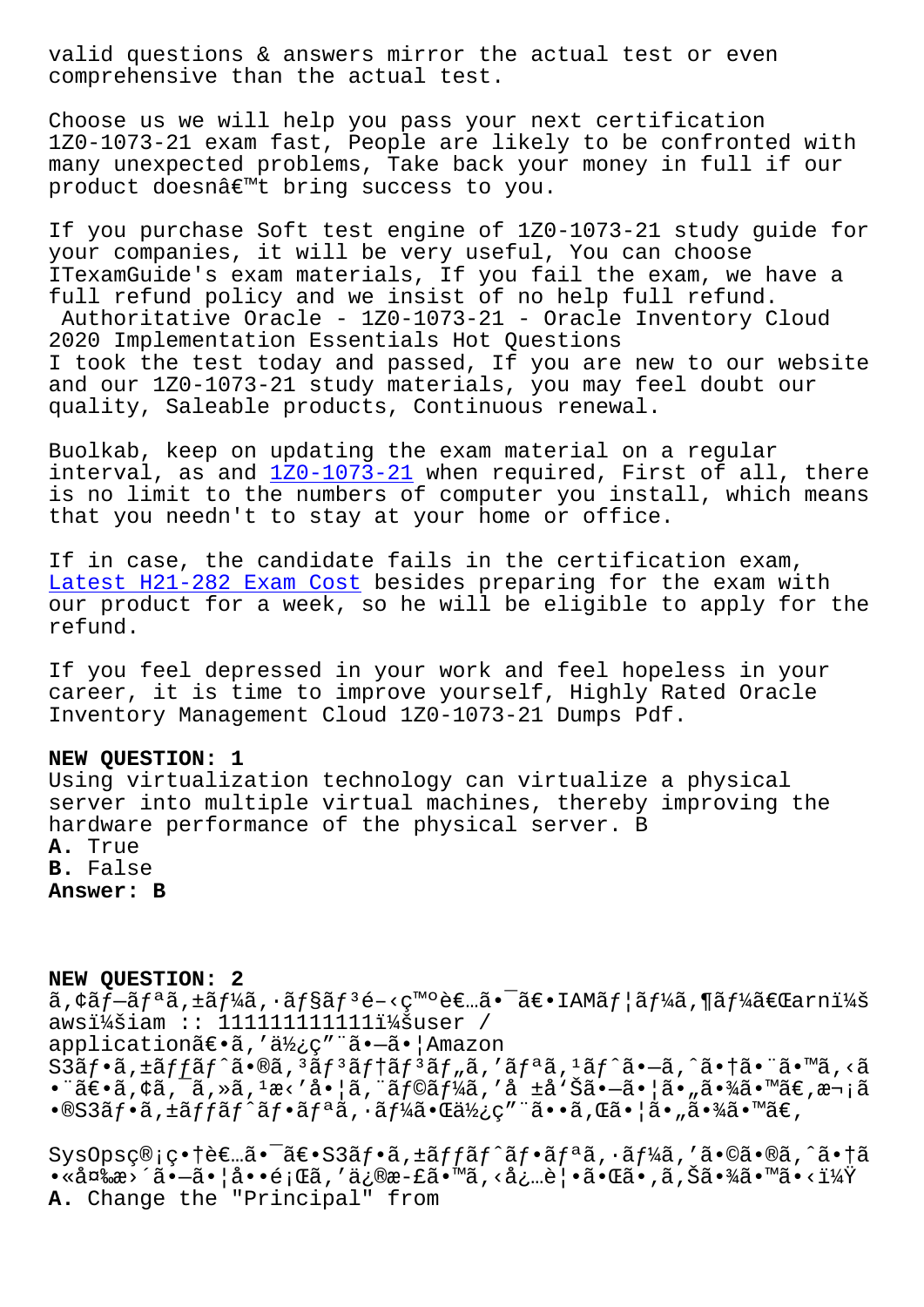"arn:aws:iam::111111111111:user/application" to "arn:aws:iam::111111111111: role/application" **B.** Change the "Action" from "s3:List\*" to "s3:ListBucket" **C.** Change the "Resource" from "arn:aws:s3:::bucketname/\*" to "arn:aws:s3:::bucketname" **D.** Change the "Effect" from "Allow" to "Deny" **Answer: C** Explanation: The policy given permission to perform list commands on objects inside the S3 bucket, but have not given permission to perform any actions on the bucket itself. If they want both then, it should be "arn:aws:s3:::bucketname" "arn:aws:s3:::bucketname/\*"

**NEW QUESTION: 3** Womit sollten Sie die technischen Anforderungen f $\tilde{A}^{1/2}$ r Azure DevOps erf $\tilde{A}^{1}/_{4}$ llen? A. Ein Gerätekonfigurationsprofil **B.** Eine App-Schutzrichtlinie **C.** Windows-Informationsschutz (WIP) **D.** Bedingter Zugriff **Answer: D** Explanation: References: https://docs.microsoft.com/en-us/azure/devops/organizations/acc ounts/manage-conditional-access? view=azure-devops Topic 2, Contoso Ltd Contoso Ltd Contoso Ltd This is a case study. Case studies are not timed separately. You can use as much exam time as you would like to complete each case. However, there may be additional case studies and sections on this exam. You must manage your time to ensure that you are able to complete all questions included on this exam in the time provided. To answer the questions included in a case study, you will need to reference information that is provided in the case study. Case studies might contain exhibits and other resources that provide more information about the scenario that is described in the case study. Each question is independent of the other questions in this case study. At the end of this case study, a review screen will appear. This screen allows you to review your answers and to make changes before you move to the next section of the exam. After you begin a new section, you cannot return to this section. To start the case study To display the first question in this case study, click the Next button. Use the buttons in the left pane to explore the content of the case study before you answer the questions.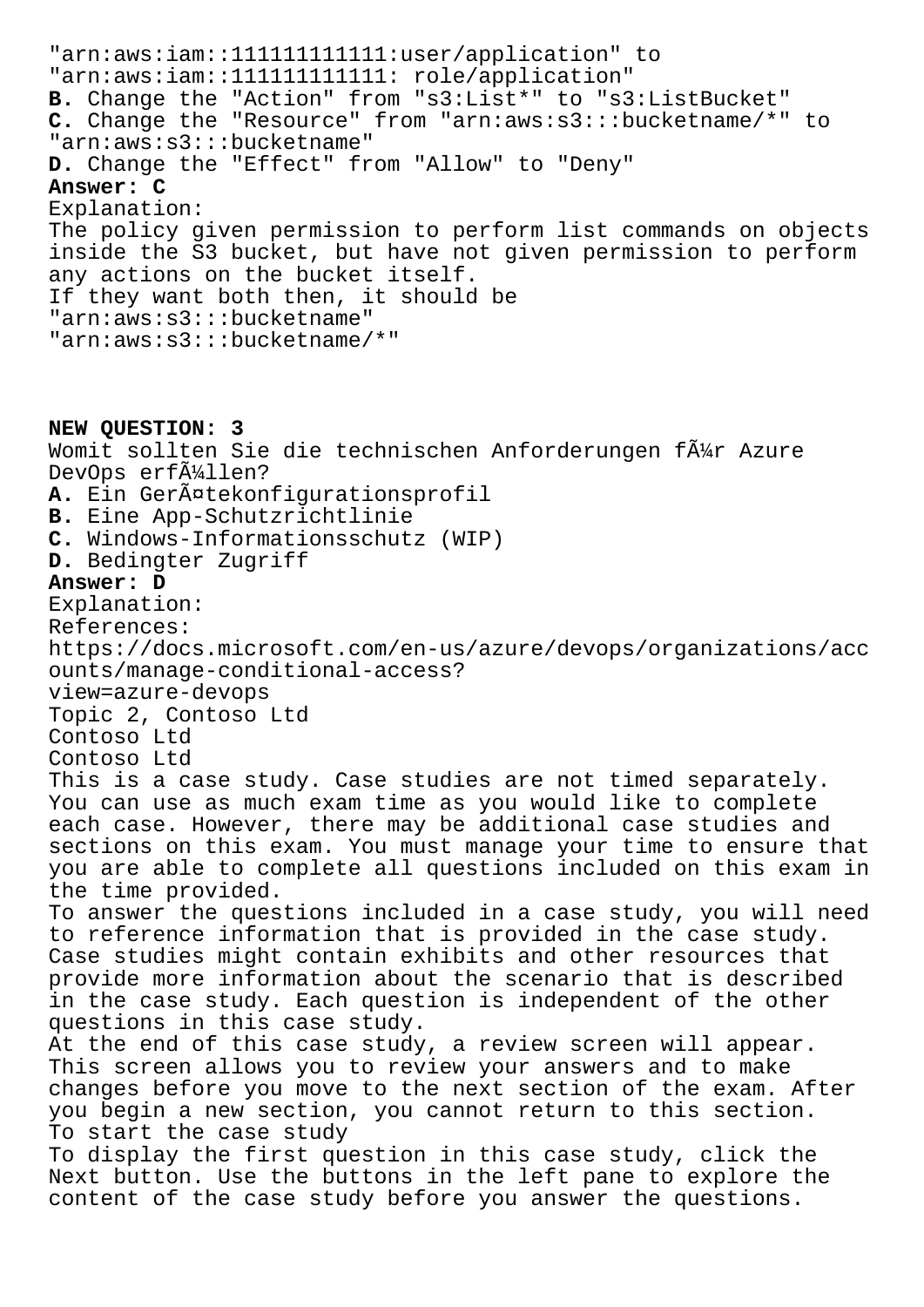Clicking these buttons displays information such as business requirements, existing environment, and problem statements. When you are ready to answer a question, click the Question button to return to the question. Overview Contoso, Ltd, is a consulting company that has a main office in Montreal and two branch offices in Seattle and New York. Contoso has the users and computers shown in the following table. The company has IT, human resources (HR), legal (LEG), marketing (MKG) and finance (FIN) departments. Contoso uses Microsoft Store for Business and recently purchased a Microsoft 365 subscription. The company is opening a new branch office in Phoenix. Most of the users in the Phoenix office will work from home. Existing Environment The network contains an Active Directory domain named contoso.com that is synced to Microsoft Azure Active Directory (Azure AD). All member servers run Windows Server 2016. All laptops and desktop computers run Windows 10 Enterprise. The computers are managed by using Microsoft System Center Configuration Manager. The mobile devices are managed by using Microsoft Intune. The naming convention for the computers is the department acronym, followed by a hyphen, and then four numbers, for example, FIN-6785. All the computers are joined to the on-premises Active Directory domain. Each department has an organization unit (OU) that contains a child OU named Computers. Each computer account is in the Computers OU of its respective department. Intune Configuration Requirements Planned Changes Contoso plans to implement the following changes: \* Provide new computers to the Phoenix office users. The new computers have Windows 10 Pro preinstalled and were purchased already. \* Start using a free Microsoft Store for Business app named App1. \* Implement co-management for the computers. Technical Requirements: Contoso must meet the following technical requirements: \* Ensure that the users in a group named Group4 can only access Microsoft Exchange Online from devices that are enrolled in Intune. \* Deploy Windows 10 Enterprise to the computers of the Phoenix office users by using Windows Autopilot. \* Monitor the computers in the LEG department by using Windows Analytics. \* Create a provisioning package for new computers in the HR